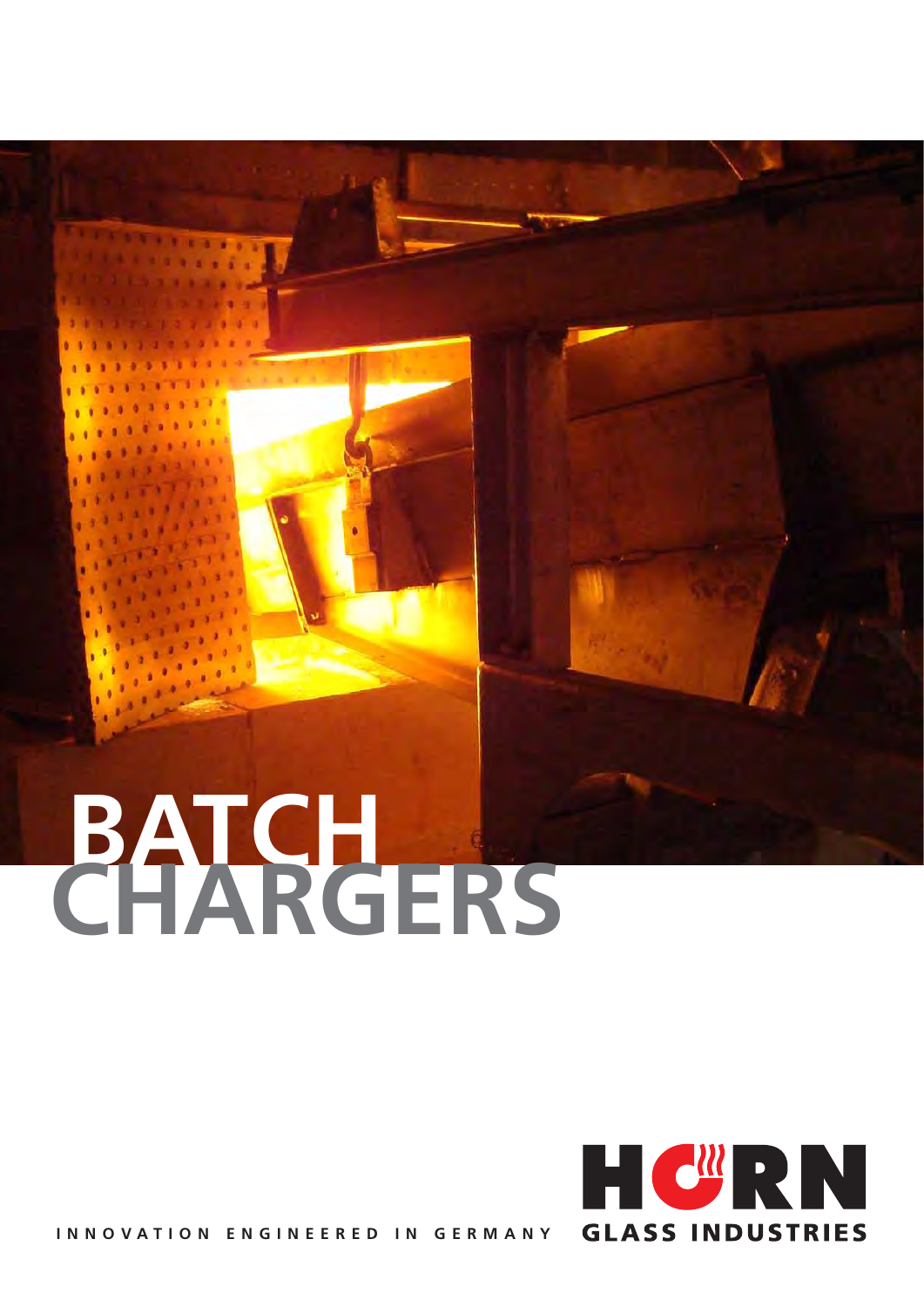# **Batch Charger Model HVR F**

#### **General**

The HVR batch charger is used for fuel fired furnaces with lateral or frontal, open doghouses

#### Level control

If the batch is directly charged from the furnace hopper into the batch feeder, the feeder can be used as a connector between the batch hopper and the batch charger. In this design, the regulation of the fill level by the fill level detector takes place in the furnace hopper.

The batch can however also be transported via screw or a vibration chute etc and then fall into the batch feeder. In this design, a fill level detector is built into the batch feeder. The detector's signal is sent to an isolated contact. This contact can be used to control the screw, the vibration chute or similar equipment.

#### Heat shield

The heat shield, in combination with a refractory doghouse hood, brings about the sealing of the doghouse whereby secondary air supply is eliminated. The heat shield also protects the batch charger from too much heat radiation.

#### Charging system

The batch is evenly spread on the vibrating chute with the help of the feeder. The end piece of the vibrating chute is made of heat resistant steel and is exchangeable.

A water-cooled paddle is situated at the end of the oscillating charging chute. The paddle pushes the batch evenly from the vibrating chutes into the glass melting end and creates batch piles. The speed of the pusher is inverter-controlled. The stroke length and the submersion depth of the pushers can be adjusted manually.



#### **HVR 250 F / 300 F / 400 F / 500 F / 600 F**

The batch charger is fixed to a moveable carriage with a rotary frame. The frame turns on ball bearings which are fixed between the frame and the carriage. The slewing motion of the rotating frame is caused by a controllable pneumatic cylinder. The movement of the paddle is carried out by a lever system to which a continuous controllable gearbox motor is connected.

For even distribution in the melting end, the batch chargers HVR 250 F, 300 F and 400 F slew from the middle position to the right or to the left using the swing gear, depending on which side of the furnace the batch charger is set up. The swing gear for the batch charger HVR 500 F and HVR 600 F always slews from the middle position to the right and to the left, regardless on which side of the furnace the batch charger is set up.



### +

#### **Benefits:**

- Reduction of the amount of dust by islanding
- Reduction of heat radiation due to thermal shield
- Durability due to stable construction, utilisation of high quality components and excellent workmanship
- Increased melting rate by means of melting of smaller portions of mixture and uniform distribution via swing gear

| <b>Types available</b>              | <b>HVR 250 F</b> | <b>HVR 300 F</b> | <b>HVR 400 F</b> | <b>HVR 500 F</b> | <b>HVR 600 F</b> | HVR 700 $F - 2P$ |
|-------------------------------------|------------------|------------------|------------------|------------------|------------------|------------------|
| Feeder width (top/bottom) [mm]      | 250/150          | 300/200          | 400/300          | 500/400          | 600/500          | 2 x 300/200      |
| Capacity [T/day]                    | up to $60$       | up to $120$      | up to $240$      | up to $420$      | up to $640$      | up to $450$      |
| Spool strokes [strokes/min]         | $2.2 - 16$       | $2.2 - 16$       | $2,2 - 16$       | $2.9 - 16$       | $2.9 - 16$       | $2,9 - 16$       |
| Cooling water requirement [I/min-1] | $10 - 14$        | $12 - 16$        | $16 - 20$        | $20 - 26$        | $26 - 32$        | $50 - 60$        |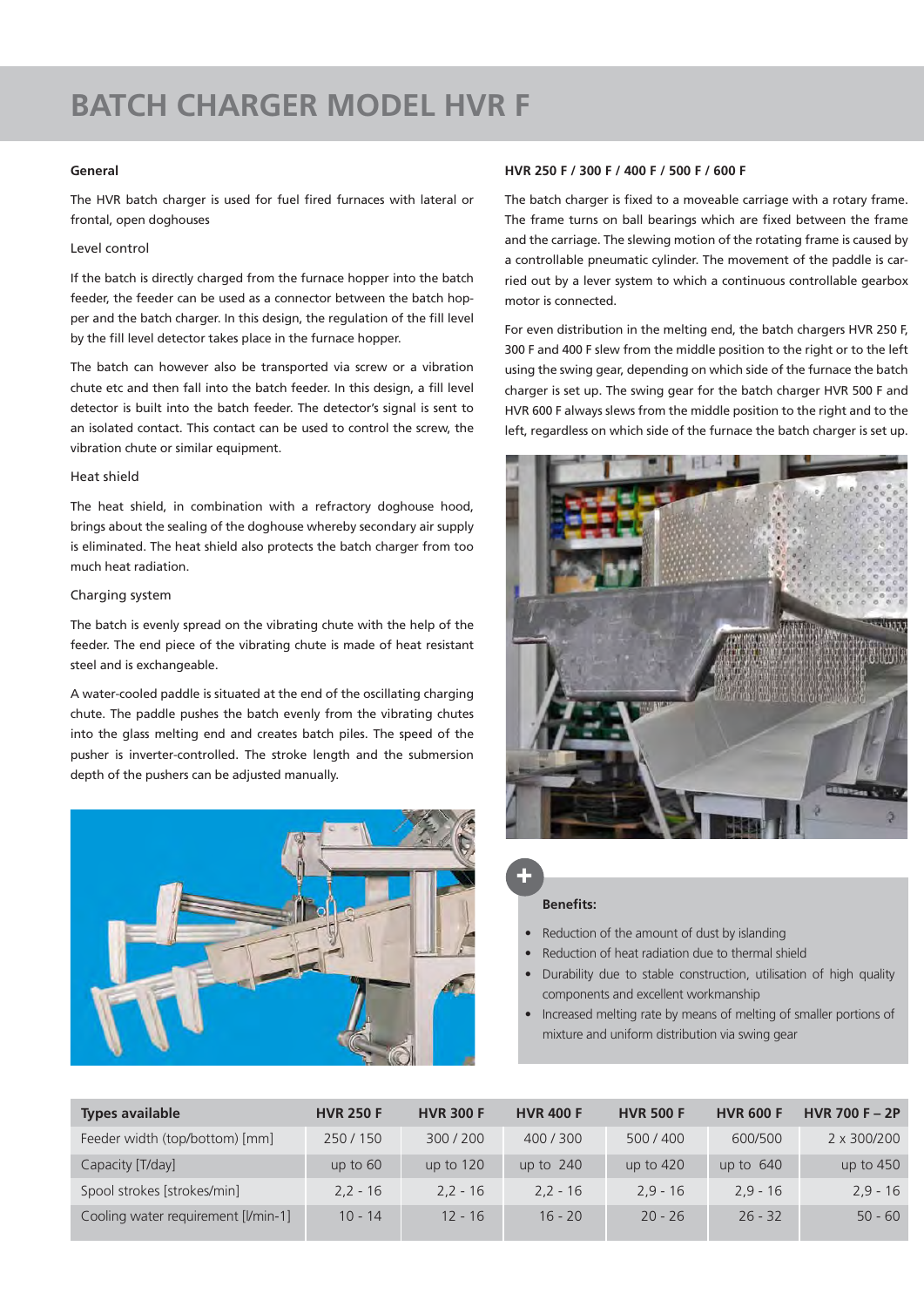#### **HVR 700 F - 2P**

This type of HVR is also fixed to a movable carriage but in this case with non-rotating frame. This rigid construction allows better sealing of the doghouse which increase the temperature inside. This already causes pre-glazing of the batch inside the doghouse, which allows the use of preheated and non preheated batch.

The straight heat shield is designed with reinforced insulation. There is an inspection port in the doghouse hood.

The HVR 700 F - 2P has a single vibrating chute which is seperated lengthwise in the middle through a bar and two separate pushers for each side of the chute. The end piece of the vibrating chute, which is made of heat resistant steel, is water cooled and is exchangeable. The two water-cooled pushers can be operated in three modes. The pushers can work absolute synchronised or synchronised but 180° shifted or independent. The speed of the pushers is inverter-controlled. By separating the vibrating chutes and the pushers it is possible to influence the batch distribution at the glass furnace.



#### **Benefits:**

+

- The elimination of the rotary motion allows better sealing of the doghouse and thereby less excess air from outside into the furnace
	- Temperature rises in the doghouse enabling to use preheated and non preheated batch due to lower batch carry-over
	- NOx emission is reduced
	- Furnace energy consumption decreases
- Influencing the batch by way of the asynchronous adjustable pushers
- Reduced wear and tear due to fewer mechanical parts
- Fast paddle change within 20 minutes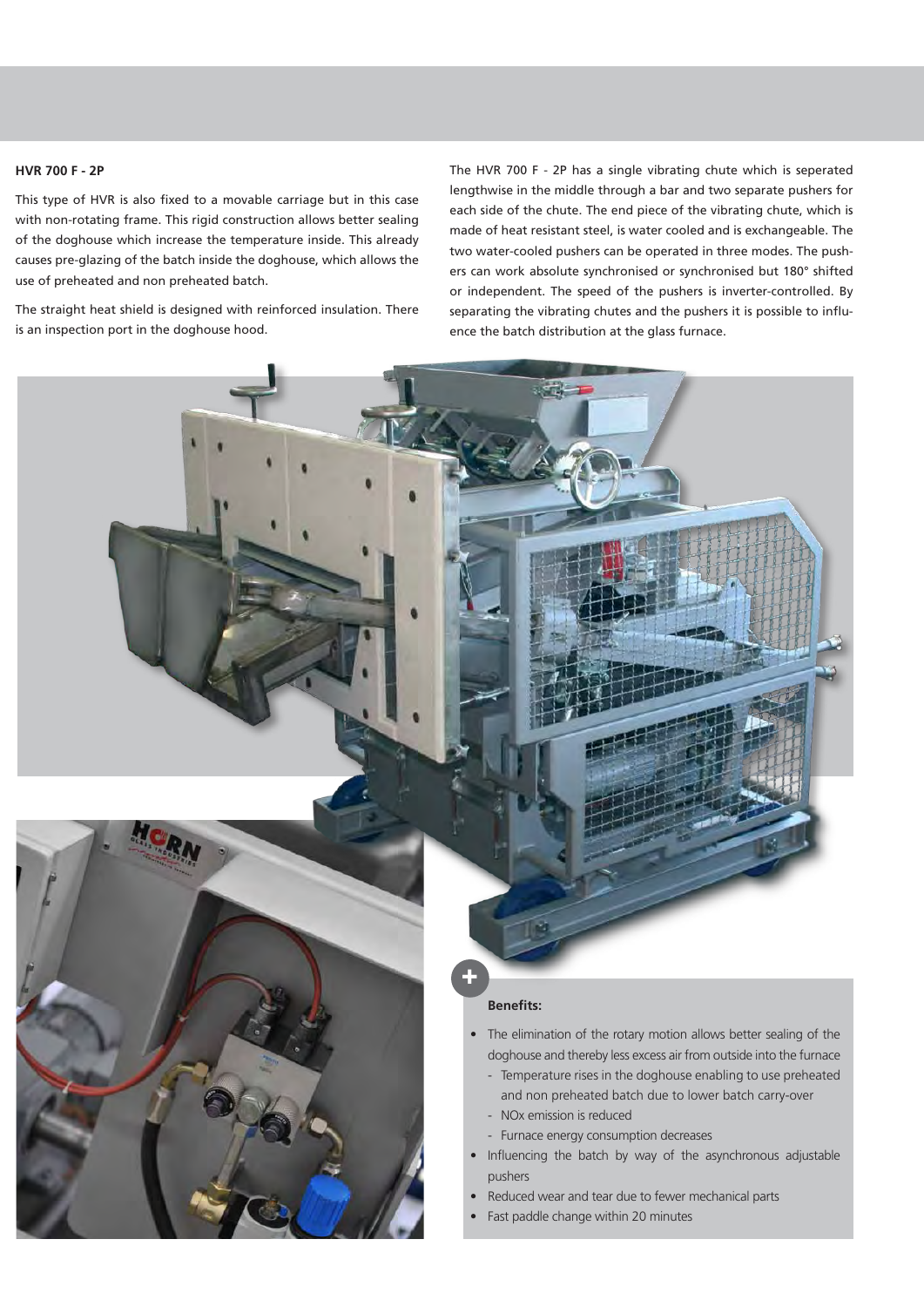## **COLD TOP BATCH CHARGER HVFE**

#### The cold top batch charger is used for electrically heated furnaces.

The batch charger can be moved in both the x-axis and y-axis by means of two carriages. In this way, the batch charger can apply directly into the glass bath, batch layers which are lying parallel to each other. There are 7 initiators on the y-axis to find the positions. One initiator for each track and one for the position "Filling Station". On the x-axis, there are 5 initiators for the start signal, the move signal, the front signal, the back signal and the filling signal. Each of these initiators has 3 sides so that the position can be approached precisely.

The batch charger has a batch container which is filled using the filling station. The filling station is located in the middle of the tracks for the batch layers. The batch charger has to approach the filling station to be filled. A fill level detector is built into the batch feeder of the batch charger. It informs the batch charger when the batch feeder has to be refilled.

The feeder distributes the batch evenly on the charging belt. This charging belt transports the batch evenly to the front where the outlet is situated. If a test run was carried out, the batch charger now moves to the indicator

of the first track. The charging belt starts vibrating in order to transport the batch to the outlet.

The batch charger then slowly moves forward over the glass bath. During this process, the batch slowly falls into the glass bath and forms a layer. When the batch charger reaches the stop position, it automatically moves back to the beginning of the glass bath. To protect against the great heat, the batch charger moves directly above the batch layer.

The lower carriage now moves to the next track and places another batch layer into the glass bath. The first three tracks are always placed into the glass bath, independently of the fill level detector's notification in the batch container. From the fourth batch layer onwards, the fill level detector is queried.

If the fill level detector detects too little contents in the batch container, the batch charger automatically moves to the filling station. It connects with the batch feeder of the machine and fills it. After completion of the filling process, the filling station undocks. The batch charger now continues where it left off before refilling in order to avoid a thick layer of batch.



#### **Benefits:**

- Long life due to rugged construction, using high quality components and exceptional processing
- Uniform mixture distribution due to an accurate approximation of the mixed spinning records during the insertion process and the smooth insertion movement

|                   | <b>HVFE</b>                 |
|-------------------|-----------------------------|
| Max. capacity     | $5 - 50$ T/day              |
| Charging area     | 1 - 6 batch layers á 560 mm |
| Resevoir capacity | $200 - 300$ dm <sup>3</sup> |